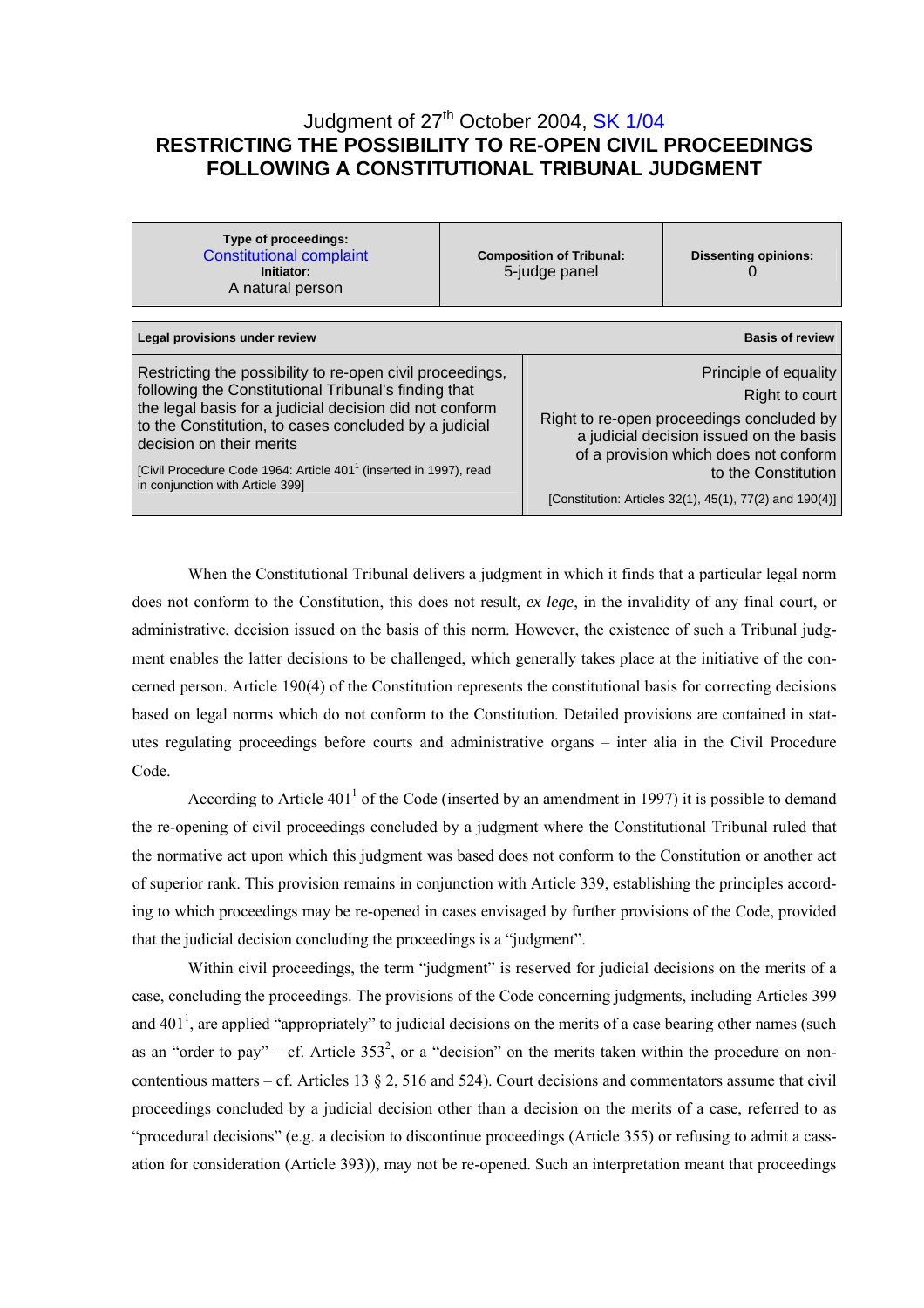were incapable of being re-opened either by reason of a procedural irregularity therein or by reason that the normative basis for the court's procedural decision was, in a subsequent Constitutional Tribunal judgment, found not to conform to the Constitution.

Mr. Józef Ż., who lodged the constitutional complaint in the present case, experienced adverse consequences as a result of this interpretation.

The complainant was a party to civil proceedings concerning the abolition of a co-ownership right. He lodged a cassation (an appellate measure, considered by the Supreme Court, against judicial decisions issued at second instance) against a second instance judicial decision, fulfilling all formal requirements operative at that time. On 1<sup>st</sup> July 2000, whilst the complainant still awaited the Supreme Court's judicial decision, the Civil Procedure Code Amendment Act 2000 entered into force. This statute, aimed at limiting cassation to cases having greater importance, and simultaneously shortening the waiting period for cassations to be considered, introduced a procedure for preliminary selection of cassation complaints, sometimes referred to as "pre-trial assessment". The Supreme Court is entitled to refuse to admit a cassation for consideration on the basis of evaluative criteria, such as the absence of a "significant legal issue" within the case or the "obvious groundlessness" of the cassation. The Supreme Court's jurisprudence (based upon an interpretation of transitional provisions of the aforementioned amending Act 2000) indicated that "pre-trial assessment" was also applicable to cassations which, although previously lodged, had not been considered prior to the entry into force of the amending Act. In a procedural decision of  $12<sup>th</sup>$  October 2001, the Supreme Court refused to consider the complainant's cassation.

Two judgments of the Constitutional Tribunal pronounced in 2003 (cases numbered [SK 37/01](http://www.trybunal.gov.pl/OTK/otk_odp.asp?sygnatura=SK%2037/01) and [SK 12/03](http://www.trybunal.gov.pl/OTK/otk_odp.asp?sygnatura=SK%2012/03)) made it clear that the absence of an inter-temporary regulation excluding the application of "pretrial assessment" to cassations lodged before  $1<sup>st</sup>$  July 2000 fails to conform to the principle of trust in the State and its laws, as stemming from Article 2 of the Constitution. The Constitutional Tribunal's judgments are universally binding (Article 190(1) of the Constitution) and constitute the basis for the possible correction of acts applying a legal norm which does not conform to the Constitution (Article 190(4)).

Accordingly, Mr. Józef Ż. appeared before the Supreme Court to re-open proceedings concerning the preliminary selection of his cassation, in respect of which a final negative decision had been given in a procedural decision of  $12<sup>th</sup>$  October 2001. However, the Supreme Court rejected his complaint concerning the re-opening of proceedings; Articles 399 and  $401<sup>1</sup>$  of the Code (discussed above) represented the basis for this procedural decision and were challenged by the complainant in the present case as failing to conform to the Constitution.

In considering the present constitutional complaint, the Constitutional Tribunal referred to its judgment of  $2^{nd}$  March 2004 [\(SK 53/03\)](http://www.trybunal.gov.pl/OTK/otk_odp.asp?sygnatura=SK%2053/03). The fact that, in that case, the Tribunal ruled that Article 401<sup>1</sup> of the Code conformed to the Constitution did not prevent the pronouncement of a contrary judgment in the present case (cf. point I.2 of the ruling and points 5 and 6 of the principal reasons for the ruling).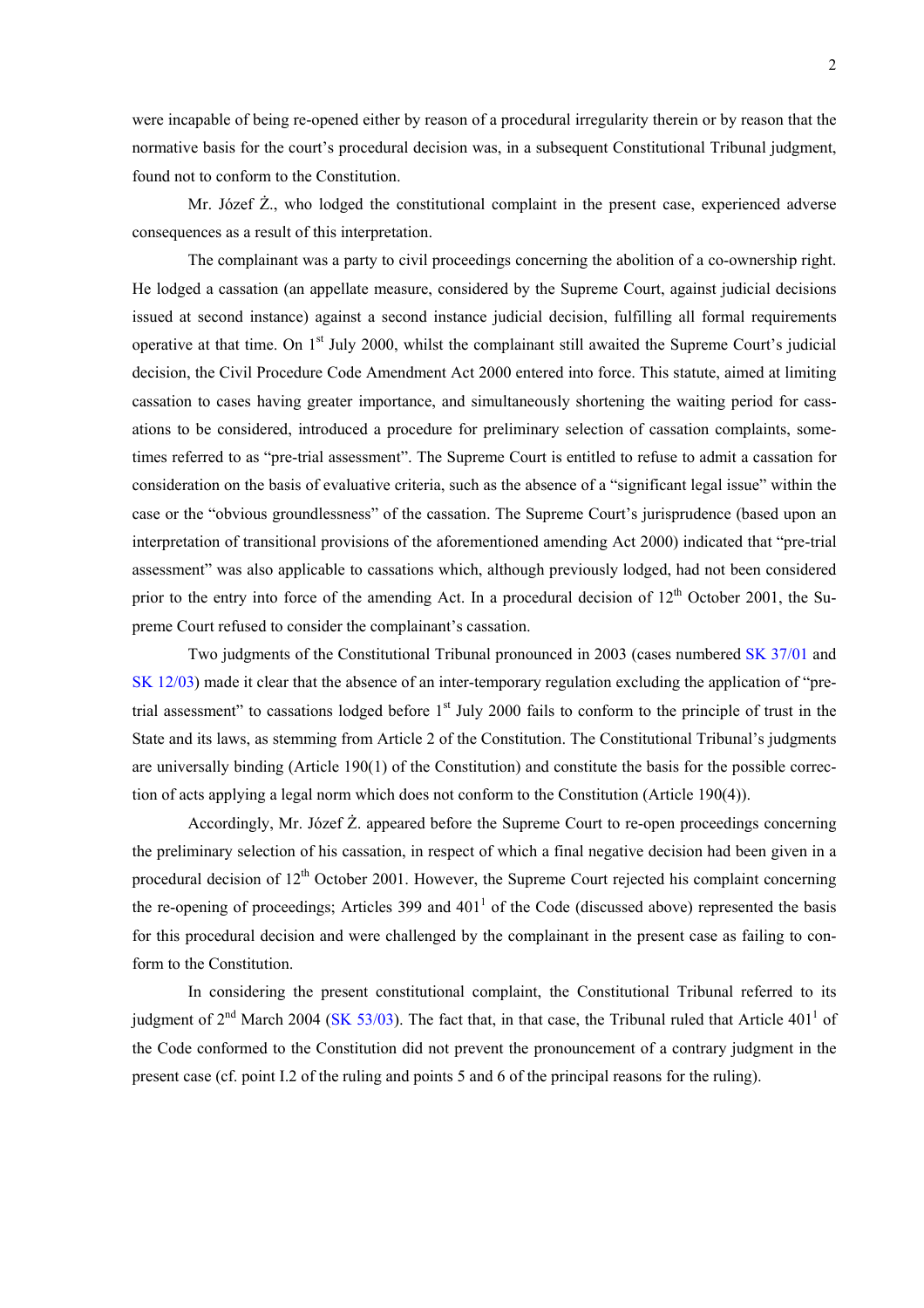# **I**

**1. Article 399 of the Civil Procedure Code conforms to Articles 32(1), 45(1), 77(2) and 190(4) of the Constitution.** 

2. Article 401<sup>1</sup> of the Civil Procedure Code does not conform to Article 190(4), **read in conjunction with Articles 32(1), 45(1) and 77(2), of the Constitution.** 

### **II**

1. The Tribunal ruled that the loss of binding force of Article 401<sup>1</sup> of the Civil **Procedure Code [shall be delayed](http://www.trybunal.gov.pl/eng/summaries/summaries_assets/przypis_moc_gb.htm) for 12 months following the day on which this judgment was published in the Journal of Laws.** 

**2. Delaying the loss of binding force of a provision which does not conform to the Constitution, in a judgment upholding a constitutional complaint, does not prevent the challenging of judicial decisions taken in the complainant's case in relation to which the constitutional complaint was lodged.** 

## PRINCIPAL REASONS FOR THE RULING

- 1. Article 190(4) of the Constitution expresses the constitutional legislator's will that a case finally (validly) decided on the basis of a provision subsequently found by the Constitutional Tribunal not to conform to the Constitution, would be resolved in accordance with constitutional values and principles. In the new legal state, created by the Tribunal's judicial decision, the possibility to reconsider a case is understood as a constitutional right of the person concerned. This right expresses an aspect of the constitutional right to court (Articles  $45(1)$  and  $77(2)$ ), although it does not exclusively concern cases resolved within court proceedings.
- 2. Pursuant to the principles of legal certainty and protection of trust in the State and its laws, as stemming from the principle of the rule of law (Article 2 of the Constitution), any application of law based upon a legal norm which does not conform to the Constitution, does not, *ex lege*, lose its legal effectiveness in consequence of the Tribunal's judicial decision. Article 190(4) furthermore envisages the possibility to remedy any such application, by way of a procedure which should be regulated within ordinary statutes.
- 3. The term "re-opening of proceedings" in Article 190(4) of the Constitution is an autonomous constitutional concept which is not as technical in nature as the concept of re-opening proceedings in consequence of certain procedural irregularities therein, as contained in ordinary statutes regulating specific procedures.
- 4. The constitutional right to "re-open proceedings" (Article 190(4)) does not signify a guarantee that the exercise of this right will result in the pronouncement of a judicial decision diametrically opposed to the previous decision (pronounced on the basis of a provision which did not conform to the Constitution), nor a judicial decision which conforms to the expectations of the person demanding the re-opening of proceedings.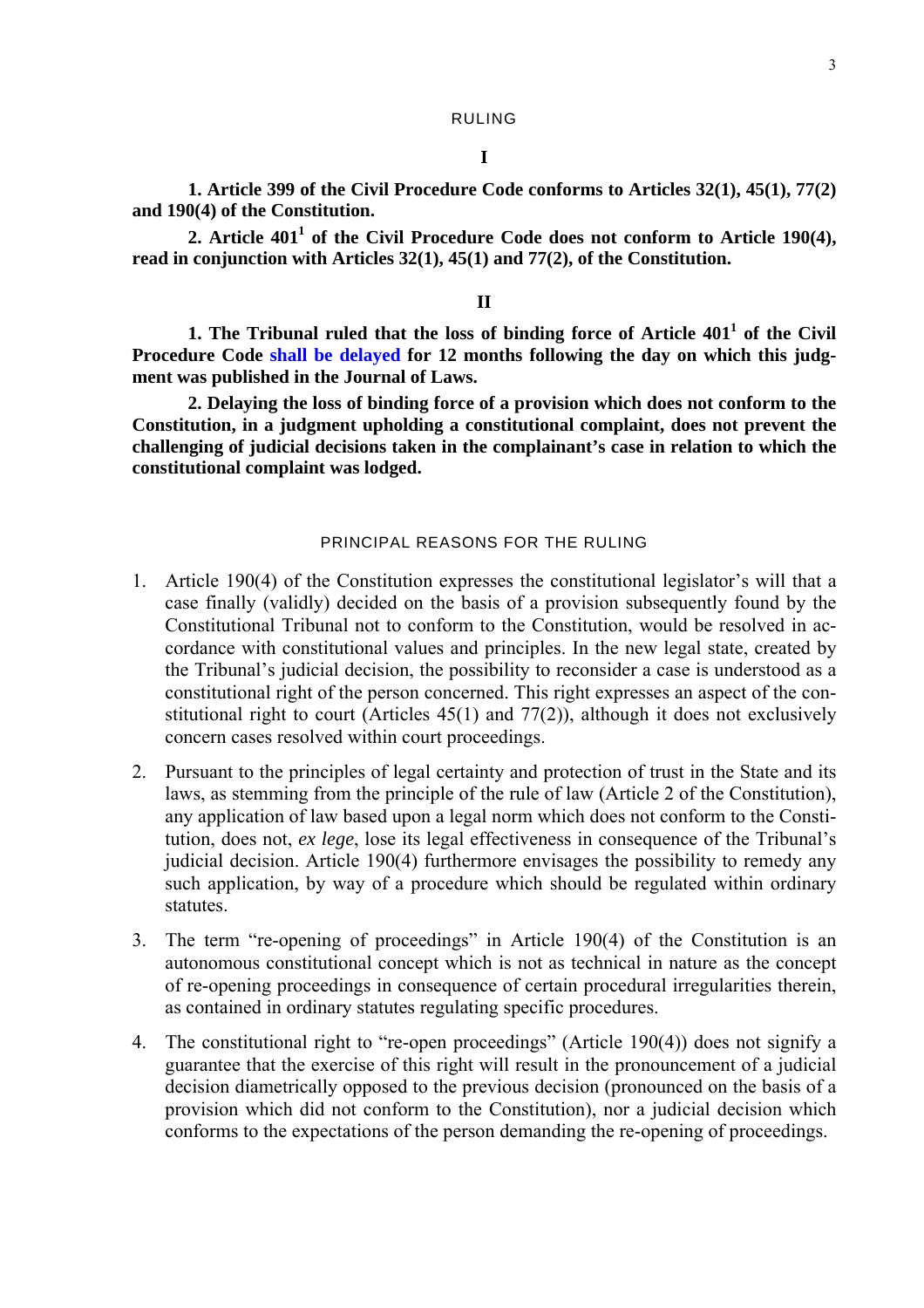- 5. Whilst undertaking constitutional review, the Constitutional Tribunal takes into account such content of a legal norm expressed in the reviewed provision as was universally accepted in the process of its application. It is not the Tribunal's task to ascertain whether or not such a practical interpretation is correct. The Tribunal must, however, decide whether or not the legal norm, understood in such a way, conforms to the Constitution (Article 188 of the Constitution).
- 6. In its judgment of  $2^{nd}$  March 2004 ([SK 53/03\)](http://www.trybunal.gov.pl/OTK/otk_odp.asp?sygnatura=SK%2053/03), in which it was found that Articles 399 and  $401<sup>1</sup>$  of the Code conform to the Constitution, the Constitutional Tribunal assumed that, as regards the complainants in that case, the source of the failure to conform with the Constitution was not the challenged regulation *per se*, but rather the erroneous interpretation of Article  $401<sup>1</sup> \S 1$ , according to which this provision constitutes the sole and exclusive basis permitting a court to remedy the situation described in Article 190(4) of the Constitution. Simultaneously, the Tribunal expressed a reservation that, if such an understanding of Article  $401^{\frac{1}{3}}$  S 1 became universally accepted and established in judicial practice, the Tribunal may be forced to re-analyse the meaning of Article  $401<sup>1</sup>$  of the Code and assess whether the interpretation of this provision, failing to conform to the Constitution, had become so enduring and established that it would become necessary to rule that the provision itself does not conform to the Constitution. It follows from the foregoing analysis of the Supreme Court's jurisprudence that the interpretation of Article  $401^1$  § 1, read in conjunction with Article 399, of the Code, challenged in the present case constitutes a universally accepted and established practice. Furthermore, the fact that the Civil Law Codification Commission undertook legislative activities aiming at amending this provision may be evidence that the content of Article  $401<sup>1</sup>$  of the Code represents the source of the jurisprudential practice failing to conform to Article 190(4) of the Constitution.
- 7. The content of Article  $401<sup>1</sup>$  of the Code in the aforementioned meaning also constitutes an infringement of the constitutional principle of equality (Article 32(1) of the Constitution). This provision differs in its treatment of, on the one hand, persons whose constitutional rights have been infringed by a norm which was found not to conform to the Constitution, where such a norm formed the basis of a judgment (i.e. a judicial decision on the merits) in a civil case and, on the other hand, persons whose rights were also infringed in civil proceedings, where the norm failing to conform to the Constitution was the basis for a procedural decision concluding the proceedings without having decided on the merits of the case. Such differentiation is not justified from the perspective of Article 190(4) of the Constitution.
- 8. [Delaying the loss of binding force](http://www.trybunal.gov.pl/eng/summaries/summaries_assets/przypis_moc_gb.htm) of Article  $401<sup>1</sup>$  of the Code (point II.1 of the ruling) signifies that, despite its failure to conform to the Constitution, this provision remains binding for the time being and the judgment shall have only prospective effects. The Constitutional Tribunal's authorisation to adopt such a decision (Article 190(3) of the Constitution) signifies the constitutional legislator's consent for the existence of a state that does not meet the strictly construed standards of constitutionality during the adjournment period. The Tribunal's decision is justified in the present case, since the immediate effect of the finding that Article  $401<sup>1</sup>$  of the Code does not conform to the Constitution would enable the re-opening of an inestimable number of proceedings, which could lead to severe disruption of the administration of justice.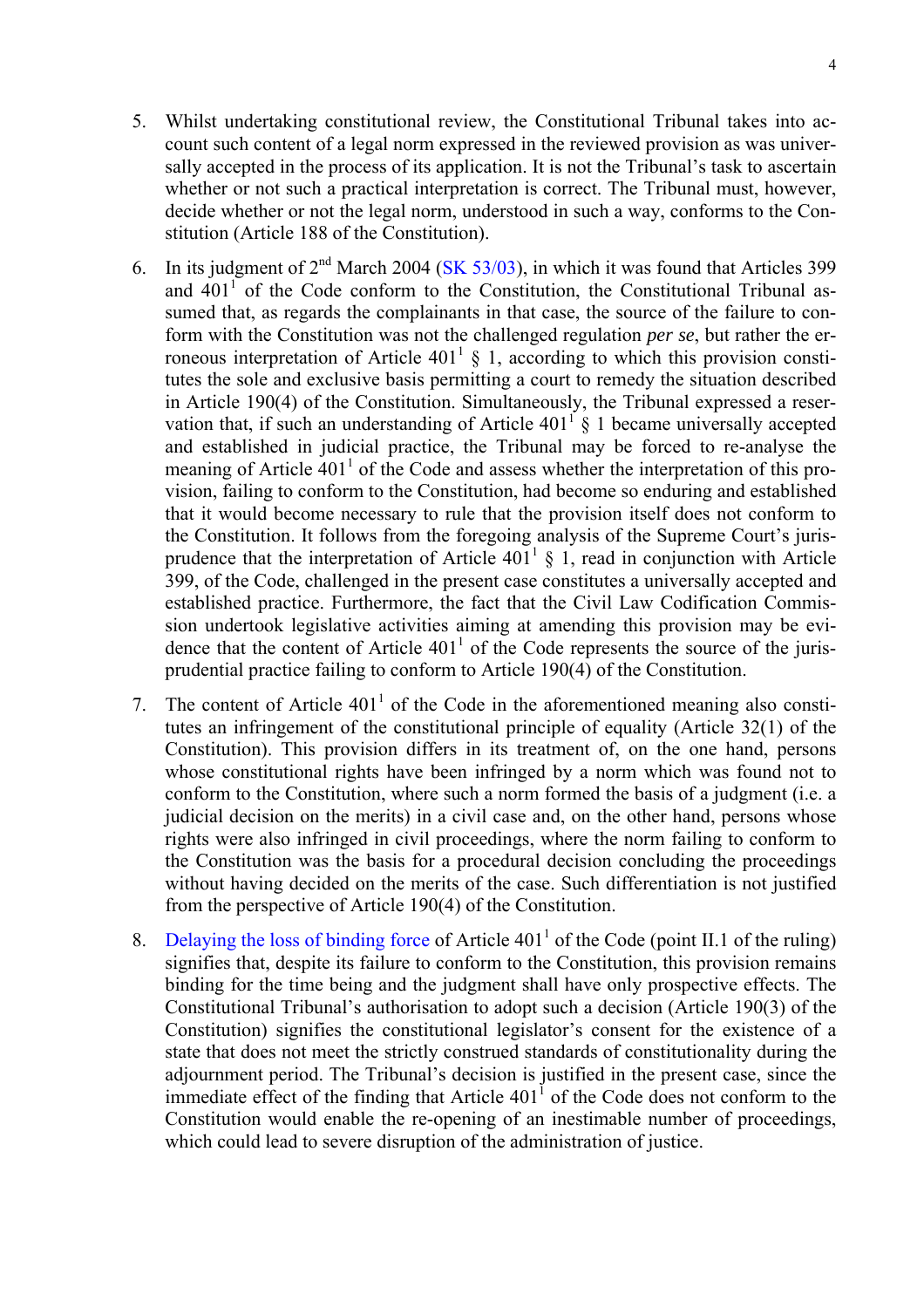- 9. Nevertheless, the restriction arising from the delay in loss of binding force of the provision which does not conform to the Constitution does not affect the legal situation of a complainant who initiated constitutional review of this provision by lodging a constitutional complaint (point II.2 of the ruling). The essence of a [constitutional](http://www.trybunal.gov.pl/eng/summaries/summaries_assets/slowniczek_gb.htm)  [complaint](http://www.trybunal.gov.pl/eng/summaries/summaries_assets/slowniczek_gb.htm), constituting a means of specific review of the constitutionality of norms, requires that, as a consequence of the Constitutional Tribunal upholding the complaint, the final decision which led to infringement of the complainant's rights and freedoms is corrected. A judgment of the Tribunal which contains a decision favourable to the complainant should, therefore, find its continuation in further proceedings that should lead to a re-assessment of the complainant's situation by way of applying the relevant procedural measure (conclusion from Articles 79(1) and 190(4) of the Constitution). Nevertheless, the complainant's right to demand re-opening of proceedings does not determine the final outcome of these proceedings (cf. point 4 above).
- 10. Article 399 of the Code contains norms dealing with each re-opening of proceedings within the civil procedure and not merely the re-opening of proceedings in relation to the remedy envisaged by Article 190(4) of the Constitution. Although Article 399 of the Code also constituted an element of reasoning in the practice which led to an unconstitutional interpretation of Article  $401<sup>1</sup>$  of the Code, it was not a decisive element. The principal meaning of Article 399 of the Code concerns the re-opening of proceedings in consequence of procedural irregularities therein, autonomously regulated at the level of the Code and not the remedy envisaged by Article 190(4) of the Constitution. Accordingly, a ruling that the reviewed provision did not conform to the Constitution would exceed the need of eliminating the direct obstruction of constitutionality.

#### **Provisions of the Constitution**

**Art. 2.** The Republic of Poland shall be a democratic state governed by the rule of law and implementing the principles of social justice.

**Art. 32.** 1. All persons shall be equal before the law. All persons shall have the right to equal treatment by public authorities. 2. No one shall be discriminated against in political, social or economic life for any reason whatsoever.

**Art. 45.** 1. Everyone shall have the right to a fair and public hearing of his case, without undue delay, before a competent, impartial and independent court.

**Art. 77.** […] 2. Statutes shall not bar the recourse by any person to the courts in pursuit of claims alleging infringement of freedoms or rights.

**Art. 79.** 1. In accordance with principles specified by statute, everyone whose constitutional freedoms or rights have been infringed, shall have the right to appeal to the Constitutional Tribunal for its judgment on the conformity to the Constitution of a statute or another normative act upon which basis a court or organ of public administration has made a final decision on his freedoms or rights or on his obligations specified in the Constitution.

**Art. 188.** The Constitutional Tribunal shall adjudicate regarding the following matters:

- 
- 1) the conformity of statutes and international agreements to the Constitution;<br>2) the conformity of a statute to ratified international agreements whose ratific 2) the conformity of a statute to ratified international agreements whose ratification required prior consent granted by statute;
- 3) the conformity of legal provisions issued by central State organs to the Constitution, ratified international agreements and statutes;
- 4) the conformity to the Constitution of the purposes or activities of political parties;<br>5) complaints concerning constitutional infringements, as specified in Article 79(1).
- 5) complaints concerning constitutional infringements, as specified in Article 79(1).

**Art. 190.** 1. Judgments of the Constitutional Tribunal shall be of universally binding application and shall be final.

2. Judgments of the Constitutional Tribunal regarding matters specified in Article 188, shall be required to be immediately published in the official publication in which the original normative act was promulgated. If a normative act has not been promulgated, then the judgment shall be published in the Official Gazette of the Republic of Poland, *Monitor Polski*.

3. A judgment of the Constitutional Tribunal shall take effect from the day of its publication, however, the Constitutional Tribunal may specify another date for the end of the binding force of a normative act. Such time period may not exceed 18 months in relation to a statute or 12 months in relation to any other normative act. Where a judgment has financial consequences not provided for in the Budget, the Constitutional Tribunal shall specify date for the end of the binding force of the normative act